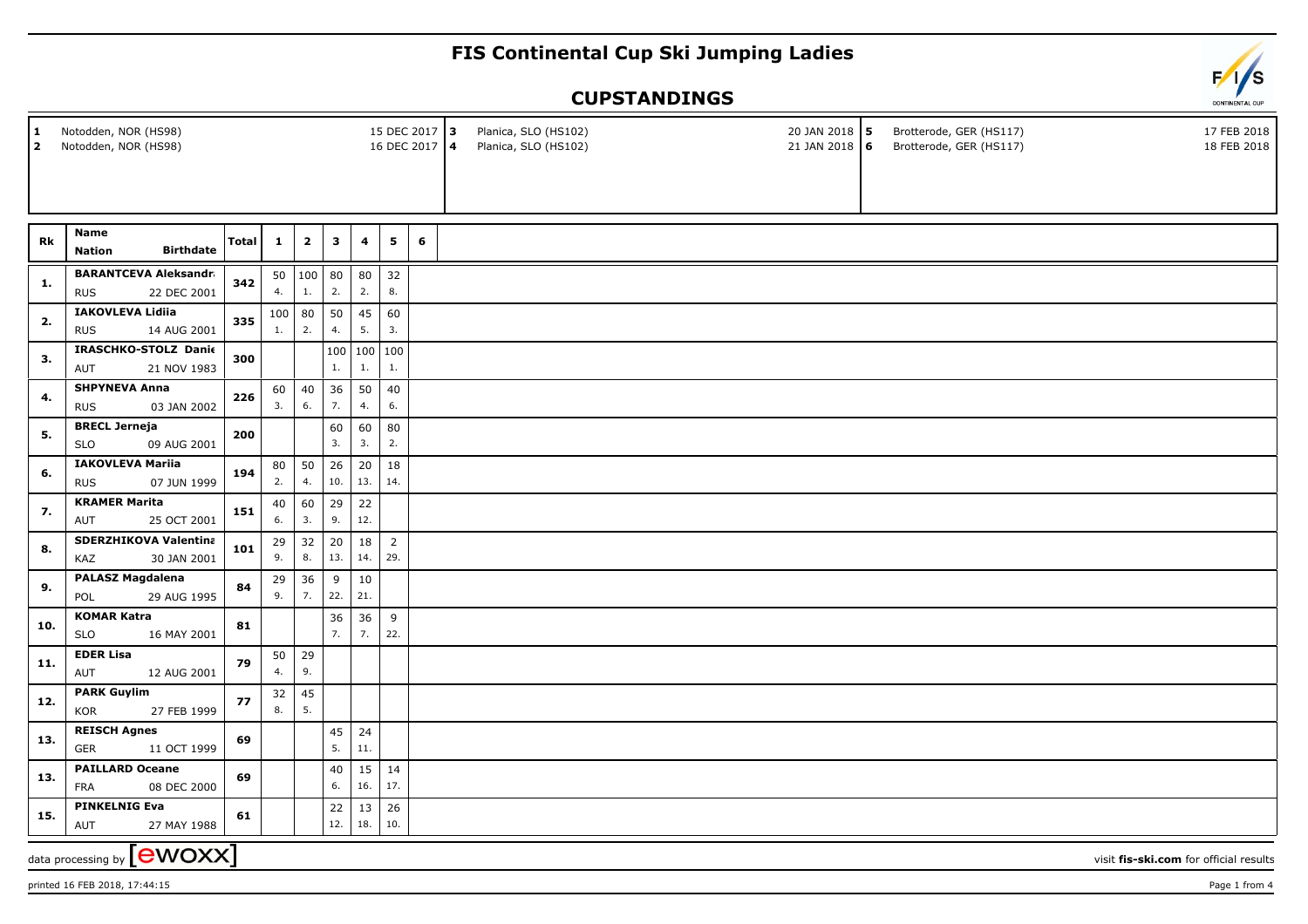| Rk  | Name<br><b>Birthdate</b><br>Nation                   | Total | $\mathbf{1}$ | $\overline{\mathbf{2}}$ | $\mathbf{3}$ | 4         | 5                              | 6 |  |
|-----|------------------------------------------------------|-------|--------------|-------------------------|--------------|-----------|--------------------------------|---|--|
| 16. | <b>PAGNIER Josephine</b><br>04 JUN 2002<br>FRA       | 59    |              |                         | 16<br>15.    | 40<br>6.  | $\overline{\mathbf{3}}$<br>28. |   |  |
| 17. | <b>BLAZKOVA Barbora</b><br>23 SEP 1997<br>CZE        | 57    |              |                         | 24<br>11.    | 11<br>20. | 22<br>12.                      |   |  |
| 18. | <b>FREITAG Selina</b><br><b>GER</b><br>19 MAY 2001   | 53    |              |                         | 11<br>20.    | 32<br>8.  | $10\,$<br>21.                  |   |  |
| 19. | <b>CLAIR Julia</b><br>FRA<br>20 MAR 1994             | 50    |              |                         |              |           | 50<br>4.                       |   |  |
| 20. | <b>MRAKOTOVA Jana</b><br>CZE<br>24 JUL 1999          | 48    |              |                         | 16<br>15.    | 16<br>15. | 16<br>15.                      |   |  |
| 20. | PTACKOVA Stepanka<br>CZE<br>18 MAR 2002              | 48    | 22<br>12.    | 26<br>10.               |              |           |                                |   |  |
| 22. | <b>BRAATEN Ingebjoerg Sa</b><br>20 SEP 1999<br>NOR   | 46    | 22<br>12.    | 24<br>11.               |              |           |                                |   |  |
| 23. | <b>KARPIEL Kamila</b><br>POL<br>25 NOV 2001          | 45    |              |                         | 12<br>19.    | 29<br>9.  | $\overline{4}$<br>27.          |   |  |
| 23. | <b>HESSLER Pauline</b><br><b>GER</b><br>13 SEP 1998  | 45    |              |                         |              |           | 45<br>5.                       |   |  |
| 25. | <b>BELSHAW Annika</b><br><b>USA</b><br>13 JUN 2002   | 44    | 24<br>11.    | 20<br>13.               |              |           |                                |   |  |
| 26. | <b>KIL Joanna</b><br>09 JUL 2000<br>POL              | 43    | 36<br>7.     | $\overline{7}$<br>24.   |              |           |                                |   |  |
| 27. | <b>ROESTAD Karoline</b><br>12 JUN 1995<br><b>NOR</b> | 39    | 18<br>14.    | 15<br>16.               |              |           | 6<br>25.                       |   |  |
| 28. | SHISHKINA Veronika<br>18 AUG 2003<br>KAZ             | 37    | 14<br>17.    | 22<br>12.               |              |           | $\mathbf{1}$<br>30.            |   |  |
| 29. | <b>TWARDOSZ Anna</b><br>POL<br>12 APR 2001           | 36    |              |                         | 16<br>15.    | 8<br>23.  | 12<br>19.                      |   |  |
| 29. | <b>GRAESSLER Ulrike</b><br>17 MAY 1987<br>GER        | 36    |              |                         |              |           | 36<br>7.                       |   |  |
| 31. | <b>RAUDASCHL Elisabeth</b><br>07 NOV 1997<br>AUT     | 35    |              |                         | 6<br>25.     | 29<br>9.  |                                |   |  |
| 31. | URBANIJA COZ Kaja<br><b>SLO</b><br>19 FEB 2001       | 35    |              |                         | 18<br>14.    | 9<br>22.  | 8<br>23.                       |   |  |
| 33. | <b>TERVAHARTIALA Julia</b><br>FIN<br>07 NOV 2002     | 34    | 16<br>15.    | 18<br>14.               |              |           |                                |   |  |
| 34. | <b>SANKEY Logan</b><br><b>USA</b><br>28 MAY 1998     | 31    | 15<br>16.    | 16<br>15.               |              |           |                                |   |  |

data processing by **CWOXX** visit **fis-ski.com** for official results

printed 16 FEB 2018, 17:44:15 **Page 2** from 4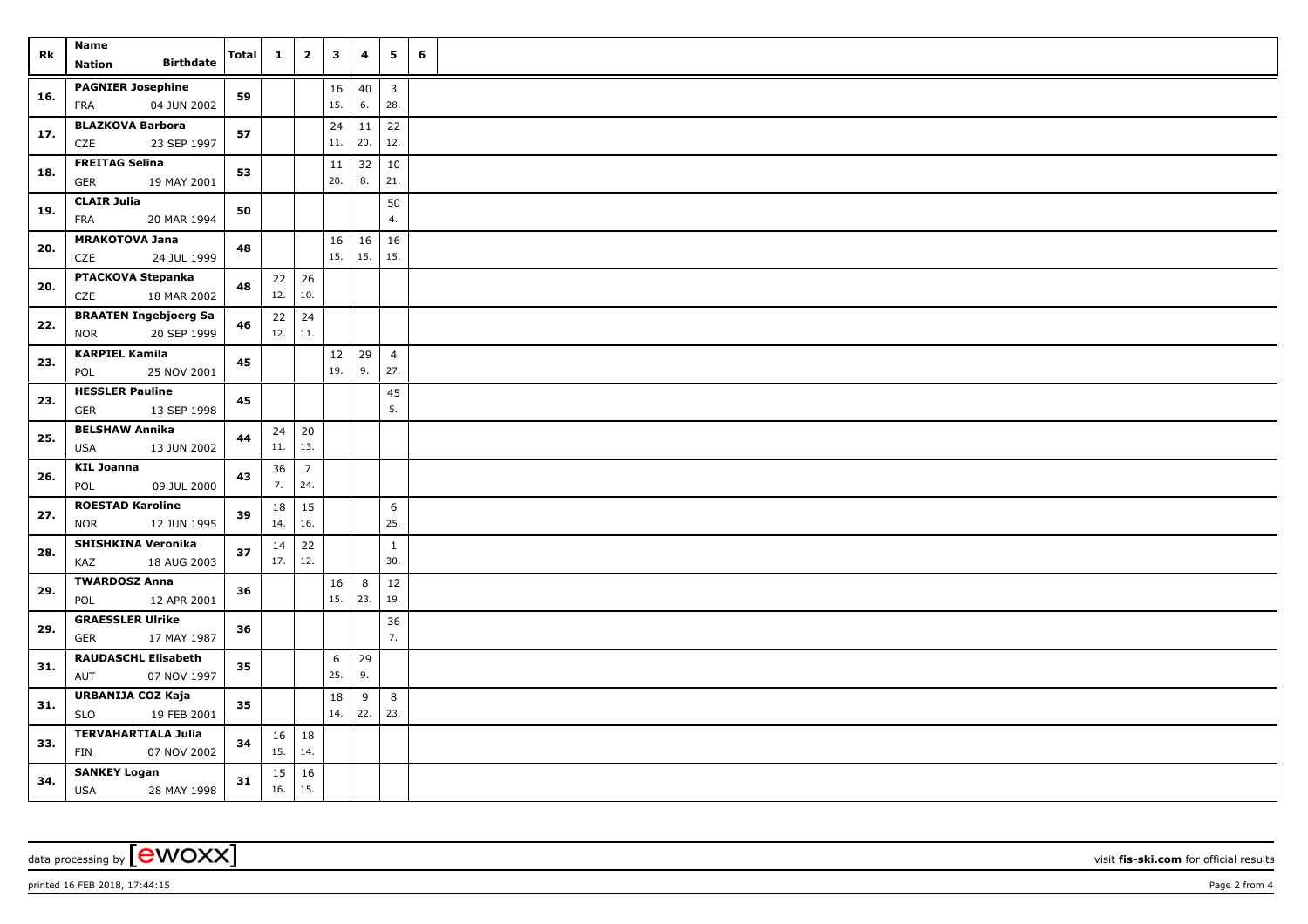| Rk  | Name                                              | <b>Total</b> | $\mathbf{1}$   | $\overline{2}$ | $\mathbf{3}$   | 4              | 5              | 6 |  |
|-----|---------------------------------------------------|--------------|----------------|----------------|----------------|----------------|----------------|---|--|
|     | <b>Birthdate</b><br>Nation                        |              |                |                |                |                |                |   |  |
|     | <b>RUPPRECHT Anna</b>                             |              |                |                |                |                | 29             |   |  |
| 35. | 29 DEC 1996<br>GER                                | 29           |                |                |                |                | 9.             |   |  |
| 36. | <b>LANCHO Arantxa</b>                             | 28           |                |                | 8              | 13             | $\overline{7}$ |   |  |
|     | 23 FEB 2000<br>GER                                |              |                |                | 23.            | 18.            | 24.            |   |  |
| 37. | <b>RAJDA Kinga</b>                                | ${\bf 25}$   |                |                |                | 14             | 11             |   |  |
|     | POL<br>22 DEC 2000                                |              |                |                |                | 17.            | 20.            |   |  |
| 37. | <b>KVERNMO Pernille</b>                           | 25           | $13 \mid 12$   |                |                |                |                |   |  |
|     | 27 NOV 2000<br><b>NOR</b>                         |              | 18.            | 19.            |                |                |                |   |  |
| 37. | <b>MACUGA Samantha</b>                            | 25           | 12             | 13             |                |                |                |   |  |
|     | 17 FEB 2001<br>USA                                |              | 19.            | 18.            |                |                |                |   |  |
| 40. | <b>AMBLE Eva Elise Johanse</b>                    | 24           |                | 10   14        |                |                |                |   |  |
|     | <b>NOR</b><br>11 AUG 1999                         |              | 21.            | 17.            |                |                |                |   |  |
| 40. | <b>GOERLICH Luisa</b>                             | 24           |                |                |                |                | 24             |   |  |
|     | GER<br>21 DEC 1998                                |              |                |                |                |                | $11. \,$       |   |  |
| 42. | <b>SKATVEDT Karoline</b>                          | 22           | $11$ 11        |                |                |                |                |   |  |
|     | <b>NOR</b><br>02 APR 2000                         |              | 20.            | 20.            |                |                |                |   |  |
| 43. | <b>KABLUKOVA Ksenia</b>                           | 20           |                |                |                |                | 20<br>13.      |   |  |
|     | 16 JUN 1998<br><b>RUS</b>                         |              |                |                |                |                |                |   |  |
| 44. | <b>HOFFMANN Anna</b><br><b>USA</b><br>28 MAR 2000 | 19           | 22.   21.      | $9 \mid 10$    |                |                |                |   |  |
|     | <b>BAARSET Astrid Louise</b>                      |              |                |                |                |                |                |   |  |
| 45. | <b>NOR</b><br>30 JAN 2000                         | 16           | 8<br>$23.$ 23. | 8              |                |                |                |   |  |
|     | <b>MOBERG Astrid</b>                              |              | $\overline{7}$ | 9              |                |                |                |   |  |
| 45. | SWE<br>19 JUN 2001                                | 16           | 24.            | 22.            |                |                |                |   |  |
|     | <b>ERNST Gianina</b>                              |              |                |                |                |                | 15             |   |  |
| 47. | <b>GER</b><br>31 DEC 1998                         | 15           |                |                |                |                | 16.            |   |  |
|     | <b>SEIFERT Alexandra</b>                          |              |                |                | $\overline{7}$ | $\overline{7}$ |                |   |  |
| 48. | GER<br>23 DEC 2000                                | 14           |                |                | 24.            | 24.            |                |   |  |
|     | <b>MAZI Pia</b>                                   |              |                |                | 13             |                |                |   |  |
| 49. | <b>SLO</b><br>23 DEC 2002                         | 13           |                |                | 18.            |                |                |   |  |
|     | <b>DIEU Romane</b>                                |              |                |                |                |                | 13             |   |  |
| 49. | FRA<br>19 DEC 2000                                | 13           |                |                |                |                | 18.            |   |  |
|     | <b>TUKHTAEVA Alina</b>                            |              | 6              | 6              |                |                |                |   |  |
| 51. | KAZ<br>15 AUG 2001                                | $12$         | $25.$ 25.      |                |                |                |                |   |  |
| 52. | <b>AVOCAT GROS Oceane</b>                         | 11           |                |                | 11             |                |                |   |  |
|     | FRA<br>23 APR 1997                                |              |                |                | 20.            |                |                |   |  |
| 52. | <b>MILITARU Carina Alexan</b>                     | 11           |                |                | 6              | 5              |                |   |  |
|     | ROU<br>11 JAN 2001                                |              |                |                | 25.            | 26.            |                |   |  |

data processing by **CWOXX** visit **fis-ski.com** for official results

printed 16 FEB 2018, 17:44:15 **Page 3** from 4